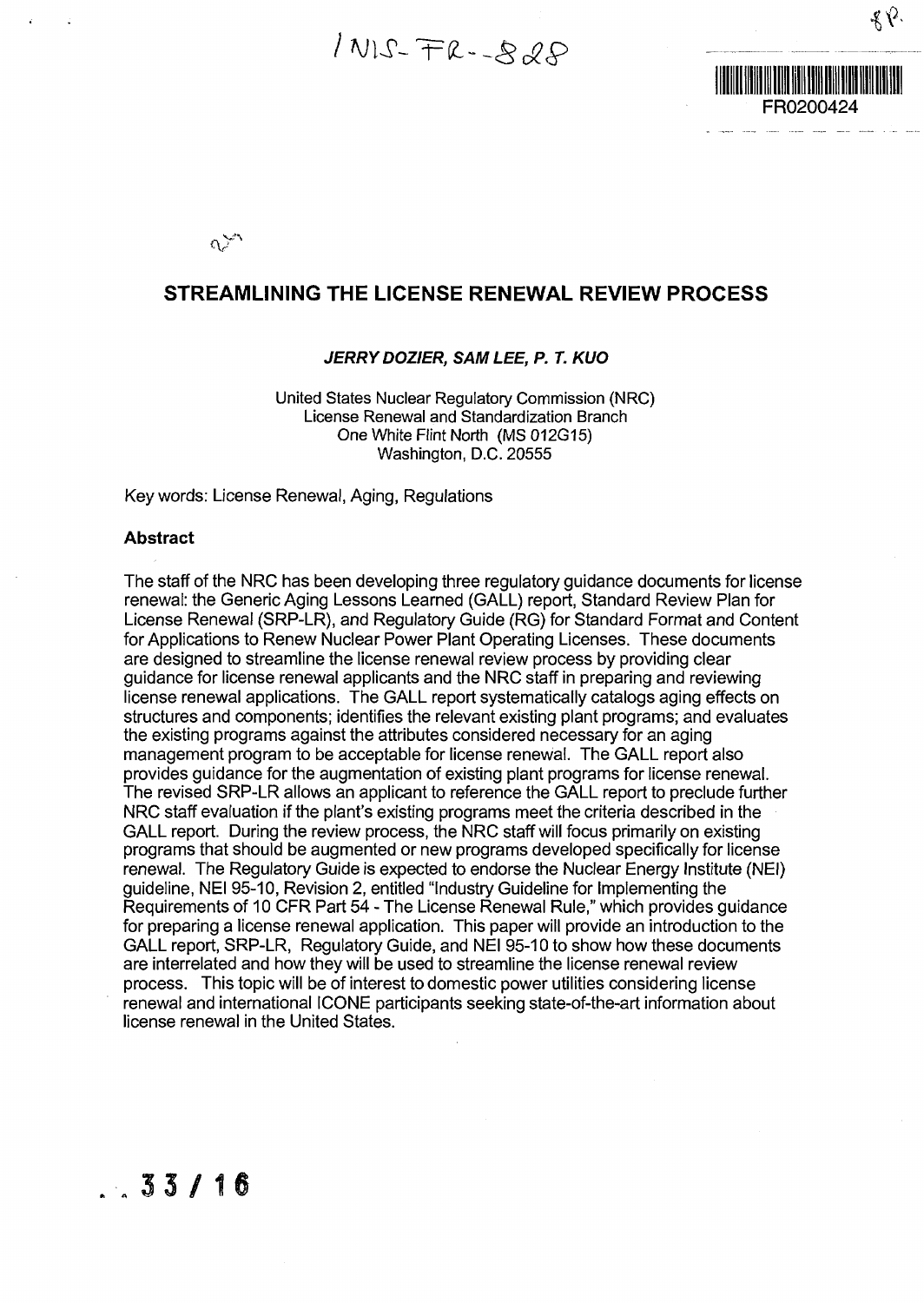## **oooe**

#### **Introduction and Background**

Calvert Cliffs Nuclear Power Plant and Oconee Nuclear Station have received regulatory approval to extend their operating licenses from 40 to 60 years. The NRC staff is currently reviewing three additional license renewal applications and anticipates that many additional applications for renewal will be submitted in the near future. During the development and NRC staff review of the initial license renewal applications, many lessons were learned by both the industry and the NRC staff. One important lesson learned by both the NRC and the industry was that many of the existing programs at the nuclear power plants were effectively managing aging under the current operating licenses and would be adequate to manage aging effects for license renewal without change. It was not necessary to develop many new and unique programs or provide extensive program additions to support license renewal. Nuclear power plants (NPPs) have numerous existing programs currently required by regulations, such as the Code of Federal Regulations (CFR). In addition, they have, over time, developed reactive programs (e.g., programs evolved from plant operating experience) and general practice programs (e.g., preventive maintenance). Existing programs used to maintain compliance with current requirements also manage aging to varying degrees such as inservice inspection (10 CFR 50.55a) and reactor vessel integrity (10 CFR 50, Appendices G and H). Reactive programs developed as a result of operating experience are typically described in NRC Bulletins and Generic Letters (GL). Examples include the boric acid corrosion inspection program (GL 88-05), service water program (GL 89-13), erosion/corrosion program (Bulletin 87-01, GL 89-08), bolting program (Bulletin 82-02), and coating program (GL 98-04). Also, there are existing general practice programs that could be credited for aging management such as preventive maintenance and condition monitoring.

The programs mentioned above and numerous other existing plant programs have been implemented at most US nuclear power plants (NPPs). The NRC staff review would be to generically determine where credit for the existing programs to manage detrimental effects of aging should be recognized, and where the existing programs should be augmented to establish confidence that the program would effectively manage age-related degradation during the period of extended operation. This philosophy set the fundamental framework for streamlining the license renewal process in the improved license renewal guidance.

An ambitious effort that performed generic evaluation of plant existing programs was carried out and involved the generation of more than 1500 pages of regulatory guidance. This included development of the Generic Aging Lessons Learned (GALL) Report, Standard Review Plan for License Renewal (SRP-LR), and Regulatory Guide (DG-1104) which proposed to endorse the industry guidance provided in NEI 95-10, Rev. 2. The full titles of these documents are provided in the reference section. Collectively, these documents are called the Improved License Renewal Guidance. This paper highlights the purpose and provides a general description of these documents. The entire text for the Improved Licence Renewal Guidance may be obtained free of charge from the NRC home page at www.nrc.gov/NRC/REACTOR/LR/index.html.

#### **GALL Report**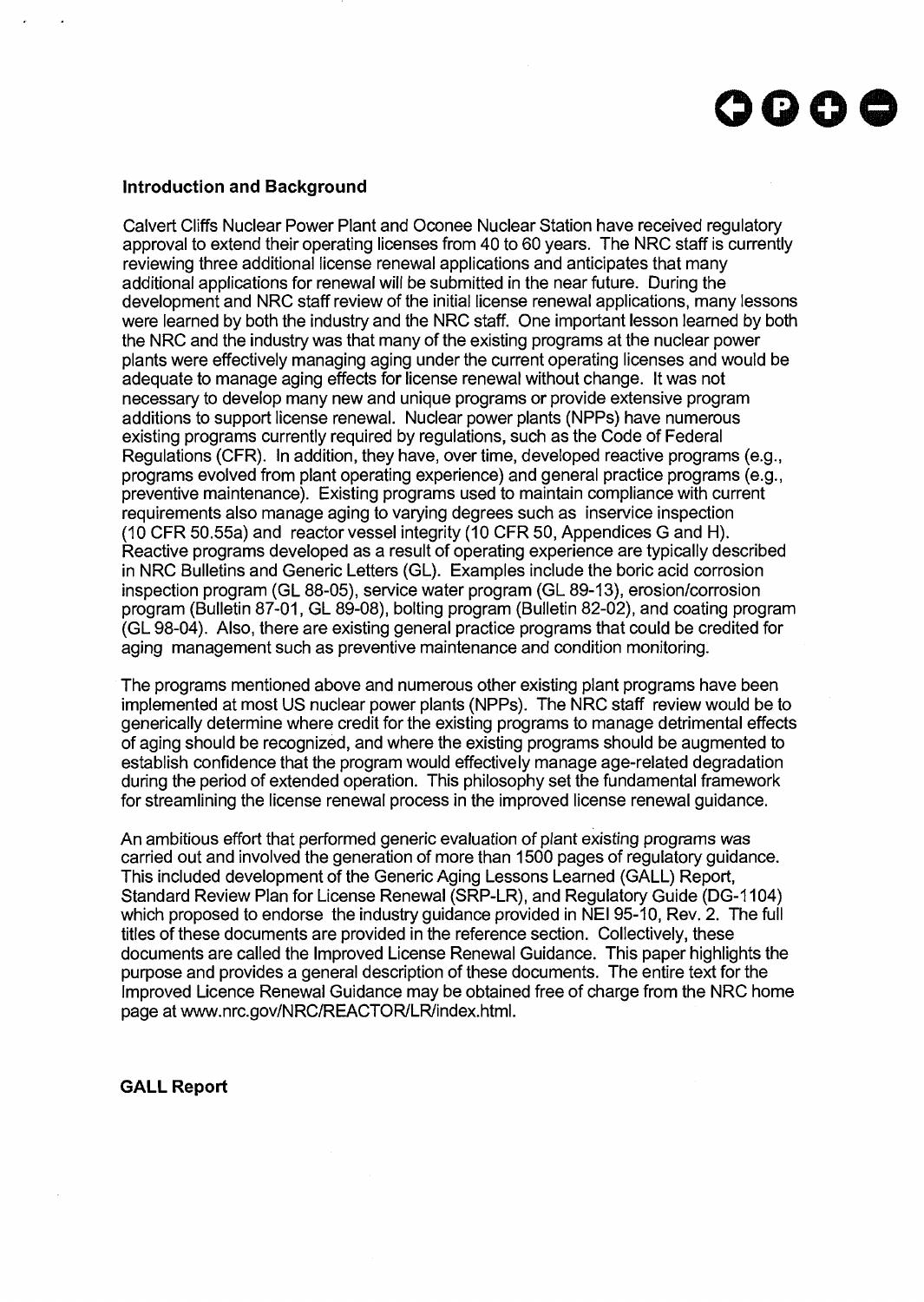

The GALL report provides a generic evaluation of existing programs for the purposes of aging management required for license renewal. The NRC staff used this report to document the basis for determining when existing programs are adequate without change and when existing programs should be augmented for license renewal. The GALL report systematically catalogs aging effects on structures and components, identifies the relevant existing plant programs, and evaluates the existing programs against the attributes considered necessary for an aging management program to be acceptable for license renewal. The GALL report presents the results in a table format and an example is provided in Figure 1.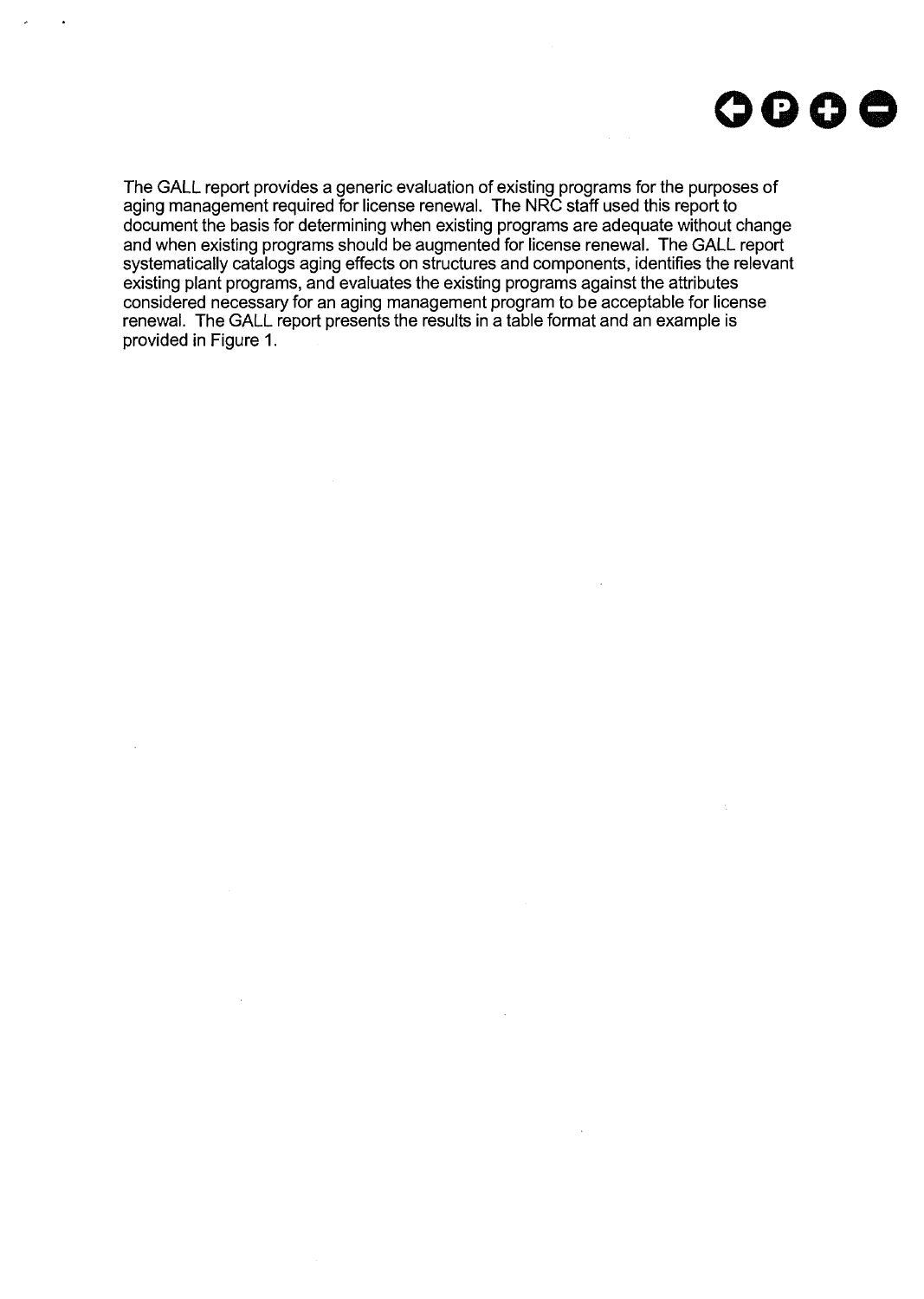# **oooe**

| <b>Item</b>                            | <b>Structure</b><br>and/or<br><b>Component</b> | <b>Material</b>                                                                                                | <b>Environment</b>                                                                          | <b>Aging Effect/</b><br><b>Mechanism</b>                                                                                             | <b>Aging Management Program</b>                                                                                                                                                                                                                                                                                                                                                                                                                                                                                                                           | <b>Further</b><br><b>Evaluation</b> |
|----------------------------------------|------------------------------------------------|----------------------------------------------------------------------------------------------------------------|---------------------------------------------------------------------------------------------|--------------------------------------------------------------------------------------------------------------------------------------|-----------------------------------------------------------------------------------------------------------------------------------------------------------------------------------------------------------------------------------------------------------------------------------------------------------------------------------------------------------------------------------------------------------------------------------------------------------------------------------------------------------------------------------------------------------|-------------------------------------|
| C2.5<br>C2.5.<br>8                     | Pressurizer<br>Manway and<br>flange            | Low-alloy<br>steel with<br>types $308$ ,<br>308L, or<br>309<br>stainless<br>steel; or<br>alloy 600<br>cladding | Chemically<br>treated<br>borated water<br>or saturated<br>steam<br>(290-343°C<br>554-650°F) | Crack initiation<br>and growth/<br><b>Stress</b><br>corrosion<br>cracking<br>(SCC), primary<br>water stress<br>corrosion<br>cracking | Chapter XI.M1, "ASME Section XI,<br>Inservice Inspection" and<br>Chapter XI.M2, "Water Chemistry                                                                                                                                                                                                                                                                                                                                                                                                                                                          | No.                                 |
| C <sub>2.5</sub><br>C.2.5<br>$\cdot$ 3 | Pressurizer<br>Surge line<br>nozzle            | Cast<br>austenitic<br>stainless<br>steel<br>(CASS)                                                             | Chemically<br>treated<br>borated water<br>up to $340^{\circ}$ C<br>$(644^{\circ}F)$         | Crack initiation<br>and growth/<br><b>Stress</b><br>corrosion<br>cracking                                                            | Monitoring and control of primary<br>water chemistry in accordance with<br>the Electric Power Research Institute<br>guidelines in TR-105714 (Rev. 3 or<br>later revisions or update) minimize the<br>potential of SCC, and material<br>selection according to the NUREG-<br>0313, Rev. 2 guidelines of $\leq 0.035\%$<br>Carbon and $\geq$ 7.5% ferrite has reduced<br>susceptibility to SCC.<br>For CASS components that do not<br>meet either one of the above<br>guidelines, a plant-specific<br>aging<br>management program needs to be<br>evaluated. | Yes, plant<br>specific              |

Figure 1. Example component evaluations from the draft GALL report.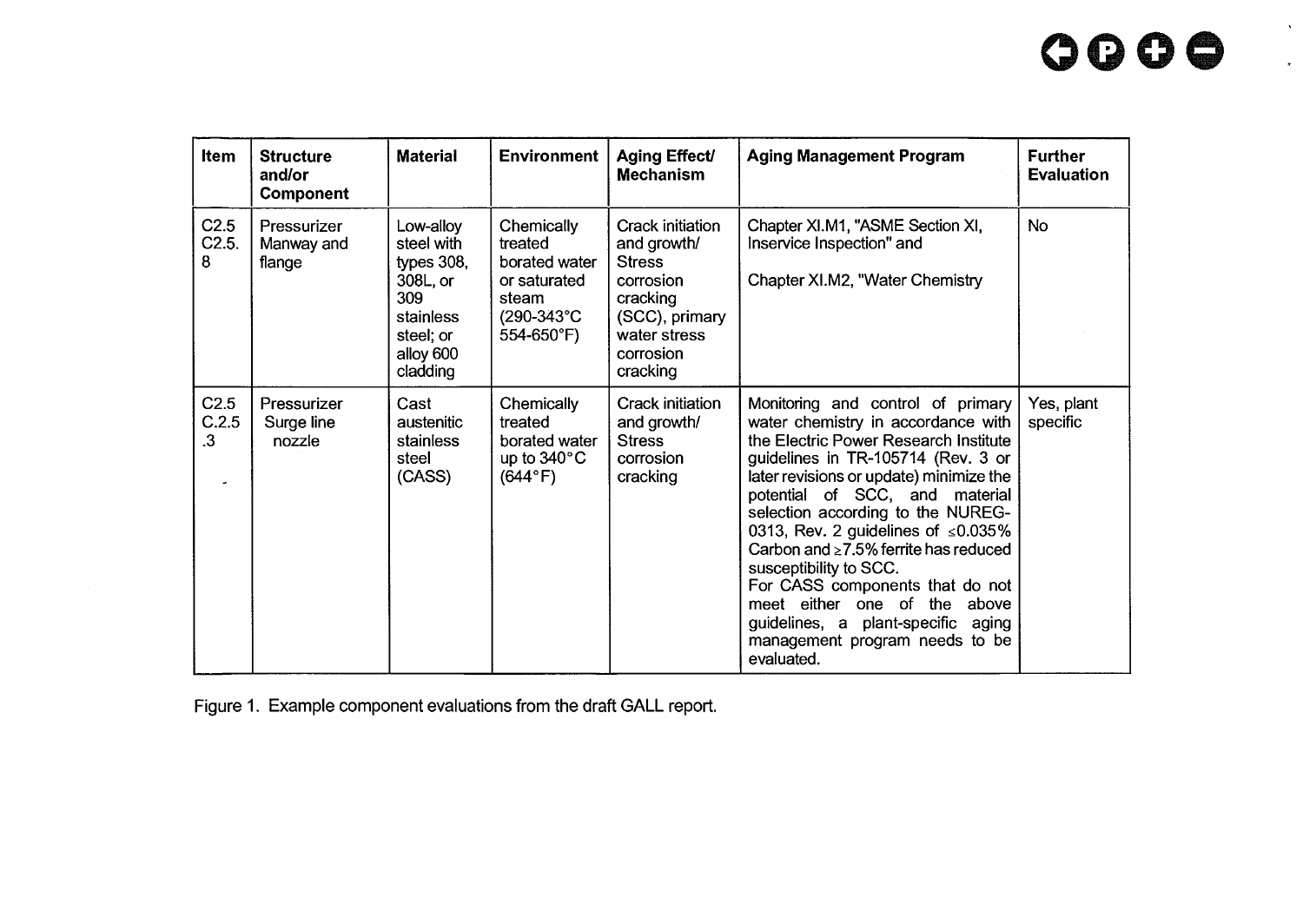

If the NRC staff determines that a program is adequate to manage certain aging effects for particular structures and components without change, the GALL report indicates that no further NRC staff evaluation is recommended for license renewal. Otherwise, it recommends areas in which the NRC staff should focus its review. As provided in the first row of figure 1, the pressurizer manway and flange are listed with the specific material that it is made from with the environment. The pressurizer manway and flange could experience crack initiation and growth due to stress corrosion cracking. However, an effective water chemistry program can prevent crack initiation and growth from occurring and ASME section XI inservice inspection can provide detection if it was to occur. Generally, if the license renewal applicant has an effective chemistry program and inservice program, as described in the GALL report, there is no further NRC staff evaluation required for that plant. The second row lists a pressurizer surge line nozzle made from cast austenitic stainless steel (CASS) that may also experience stress corrosion cracking. For this component, the chemistry program and specific material requirements are listed. If the license renewal applicant does not have an effective chemistry program and the specific material requirements listed, then the applicant must describe the method for managing aging during the license renewal term. In this case, the effectiveness of the aging management program is evaluated on a plant-specific basis for review of the following 10 program attributes: scope of program, preventive actions, parameters monitored or inspected, detection of aging effects, monitoring and trending, acceptance criteria, corrective actions, confirmation process, administrative controls, and operating experience.

The GALL report provides one acceptable way to manage aging effects for license renewal. However, the GALL report does not limit the applicant's creativity or use of new technology to meet their aging management program needs. An applicant may propose alternatives for NRC staff review in its plant-specific license renewal application provided that the alternative program is fully described in the license renewal application and evaluated against the 10 program attributes. If the applicant wants to credit a program as described in the GALL report, then the applicant needs only to reference the particular item in GALL in its application and the NRC staff will not review it. However, the applicant will maintain the supporting documents on-site ready for future inspection.

#### **Standard Review Plan for License Renewal (SRP-LR)**

The Standard Review Plan for License Renewal (SRP-LR) provides guidance to NRC staff reviewers for performing safety reviews of applications to renew licenses of nuclear power plants in accordance with the License Renewal Rule (10 CFR Part 54). The principal purposes of the SRP-LR are to ensure the quality and uniformity of NRC staff reviews and to present a well-defined methodology for evaluating applicant programs and activities for the period of extended operation. The SRP-LR is also intended to make information about the regulatory process for license renewal widely available to the public and the nuclear power industry. The individual SRP-LR sections address who performs the review, the matters that are reviewed, the basis for review, how the review is accomplished, and the conclusions that are sought. The SRP-LR references the GALL report as a technical basis document for providing credit for existing programs and provides guidance to the NRC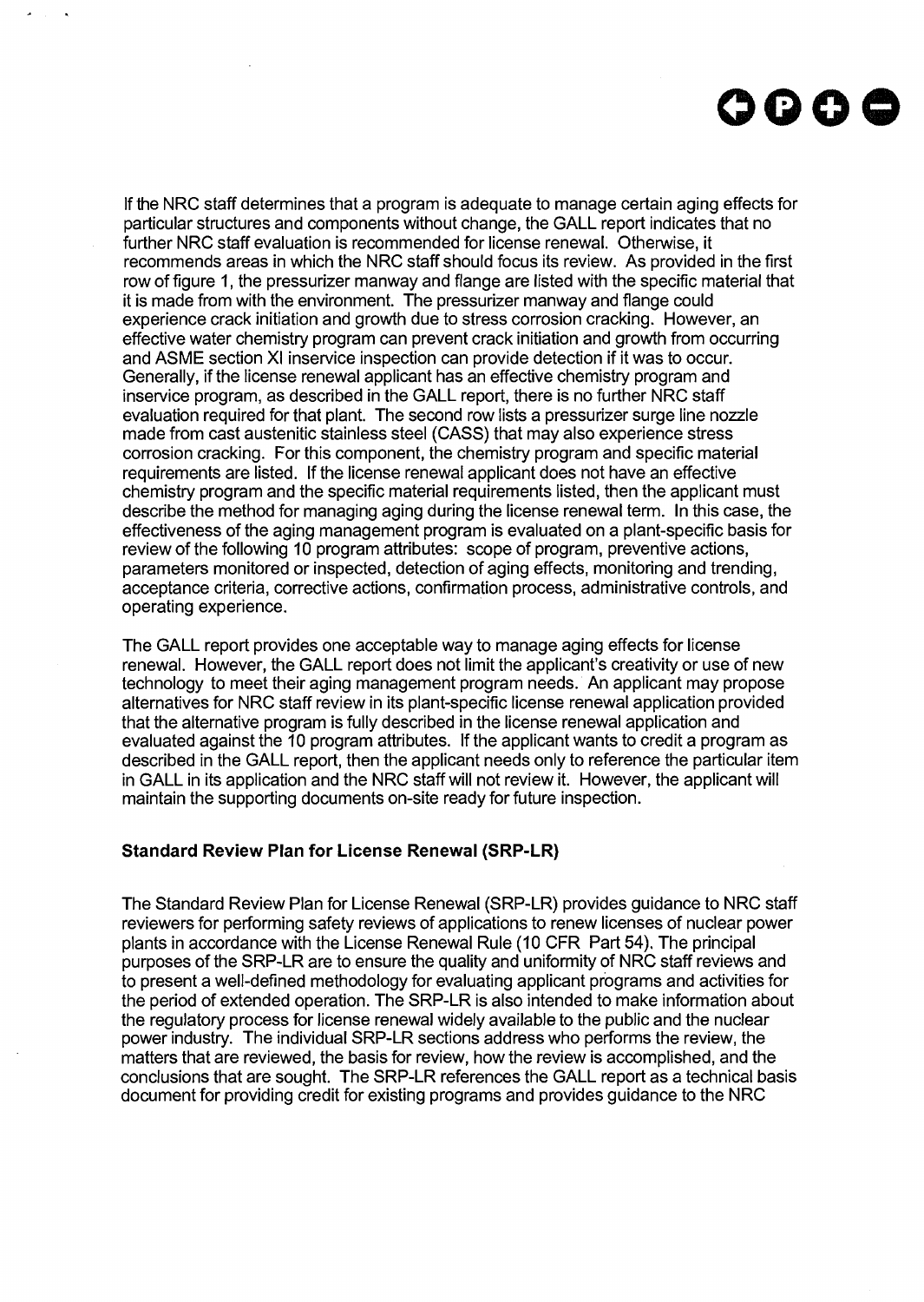

staff reviewers to focus their reviews on areas where existing programs should be augmented for license renewal or new programs proposed by an applicant.

#### **Regulatory Guide**

Regulatory Guides are issued to describe and make available to the public such information as methods acceptable to the NRC staff for implementing specific parts of the Commission's regulations, techniques used by the NRC staff in evaluating specific problems or postulated accidents, and guidance to applicants. Regulatory Guides are not substitutes for regulations, and compliance with Regulatory Guides is not required. Draft Regulatory Guide DG-1104, "Standard Format and Content for Applications to Renew Nuclear Power Plant Operating Licenses," proposes to endorse the Nuclear Energy Institute (NEI) guidance in NEI 95-10, Rev. 2, "Industry Guideline for Implementing the Requirements of 10 CFR Part 54 - The License Renewal Rule." The purpose of this Regulatory Guide is to provide guidance on the information to be submitted in an application for renewal of a nuclear power plant operating license in a uniform format that is acceptable to the NRC staff for structuring and presenting this information. Conformance with this Regulatory Guide is not required, but its use facilitates both preparation of a license renewal application by a licensee and timely, uniform review by the NRC staff. A different format is acceptable to the NRC staff if it provides an adequate basis for approval of the application for license renewal. This Regulatory Guide also ensures that information will be provided with respect to (1) managing the effects of aging during the extended period of operation on the functionality of structures and components that have been identified to require review and (2) evaluating time-limited aging analyses that have been identified to require review, such that there is reasonable assurance that the activities authorized by the renewed license will continue to be conducted in accordance with the current licensing basis (CLB). The information developed and submitted or retained by an applicant for license renewal should permit the NRC staff to make the determination that the requirements of the License Renewal Rule have been met. The format in which this information is presented should provide for optimum utilization of the applicant's resources and should facilitate the NRC staff review of the license renewal application. The technical content of a license renewal application should be sufficient to allow an NRC reviewer to understand the methodologies used to determine the structures and components subject to an aging management review, and the actions taken or to be taken to manage the effects of aging during the period of extended operation and to ensure that TLAAs remain valid for the period of extended operation. The NRC staff will review these areas to (1) determine whether the methodology is acceptable and whether the resultant lists of systems, structures, or components and TLAAs are comprehensive, (2) assess the effectiveness of actions taken or to be taken to manage aging during the period of extended operation, and (3) determine that TLAAs will remain valid for the period of extended operation or have been acceptably dispositioned for the purposes of license renewal.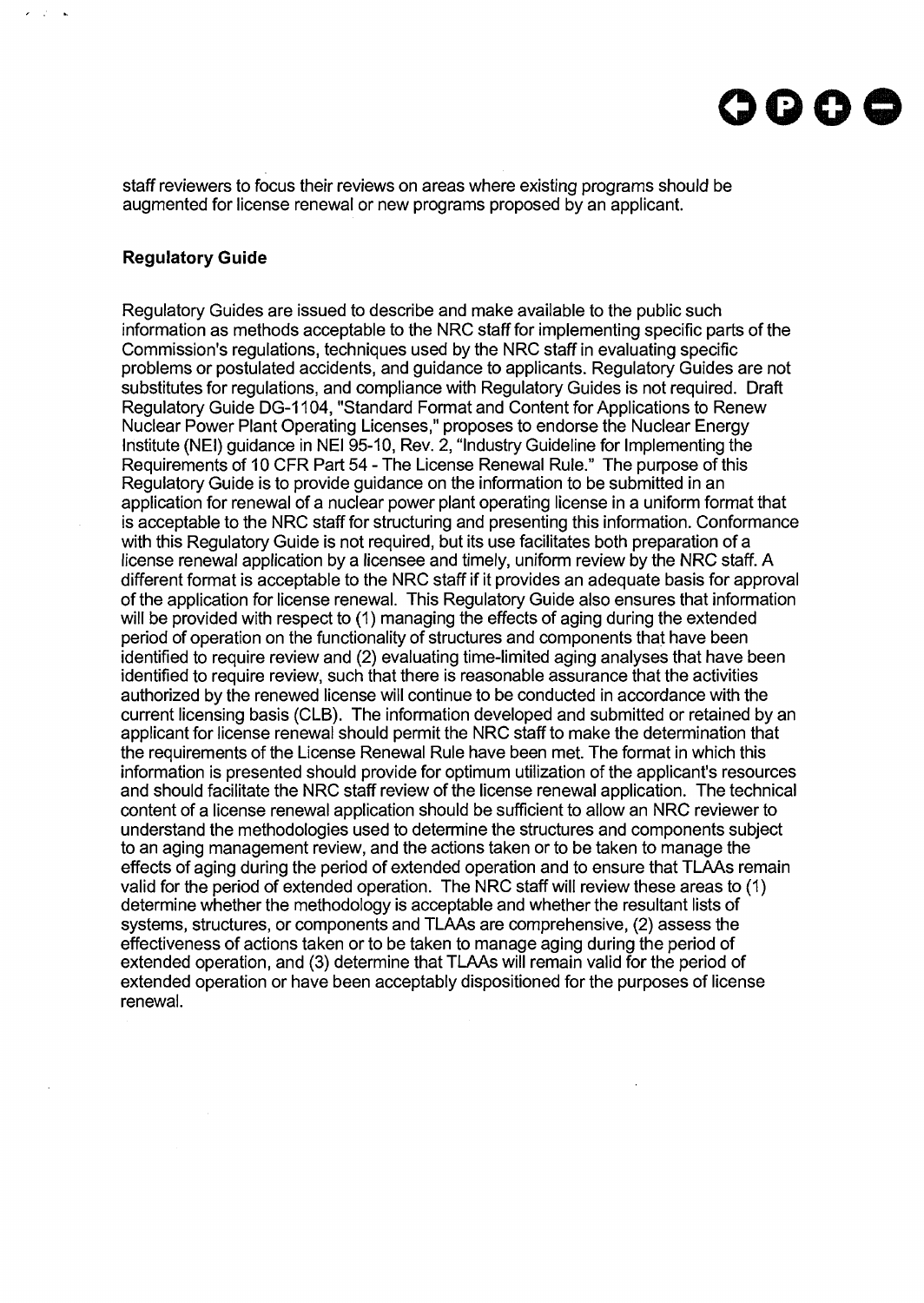## OOOC

#### **NEI 95-10**

 $\label{eq:2} \sigma = \frac{1}{2} \qquad \sigma$ 

This guideline was developed and issued by the NEI. It provides an acceptable approach for implementing the requirements of 10 CFR Part 54, the License Renewal Rule. It is expected that following this guideline will offer a stable and efficient process, resulting in the issuance of a renewed license. The major elements of the guideline include:

- ! Identifying the systems, structures, and components within the scope of the License Renewal Rule;
- ! Identifying the intended functions of systems, structures, and components within the scope of the License Renewal Rule;
- ! Identifying the structures and components subject to aging management review;
- ! Assuring that effects of aging are managed;
- ! Identifying and resolving time-limited aging analyses;
- ! Identifying and evaluating exemptions containing time-limited aging analyses; and
- ! Identifying a standard format and content of a license renewal application.

Applicants interested in license renewal are responsible for preparing a plant-specific license renewal application which contains the information as described above.

#### **Conclusions**

License renewal has evolved from a theoretical concept in the early 1990s to a viable option in the new millennium. This option has been successfully exercised in the United States. As global energy needs continue to grow, nuclear power generation will remain in the mix of energy production. Extending the operating life of existing nuclear power stations is, for some utilities, an economically feasible way to meet future energy demands. The responsibility of the US Nuclear Regulatory Commission is to ensure that plant life extension is safe - that it does not pose additional risk to public health and safety or to the environment. Augmented maintenance, inspection and testing activities to monitor and manage plant aging, in accordance with the requirements set forth in the License Renewal Rule, constitute aging management programs that utilities can implement to demonstrate their ability to operate safely in the extended period. The NRC's process for concluding that a renewed operating license can be issued involves rigorous safety and environmental reviews to verify that regulatory requirements will continue to be met in the renewal term. The license renewal guidance documents that have been described in this paper were developed as a result of equally rigorous research and evaluation. The return on this investment is an efficient methodology for developing and reviewing applications for license renewal in less time, more consistently, and with fewer resources for the NRC staff as well as future license renewal applicants.

#### **Acknowledgments**